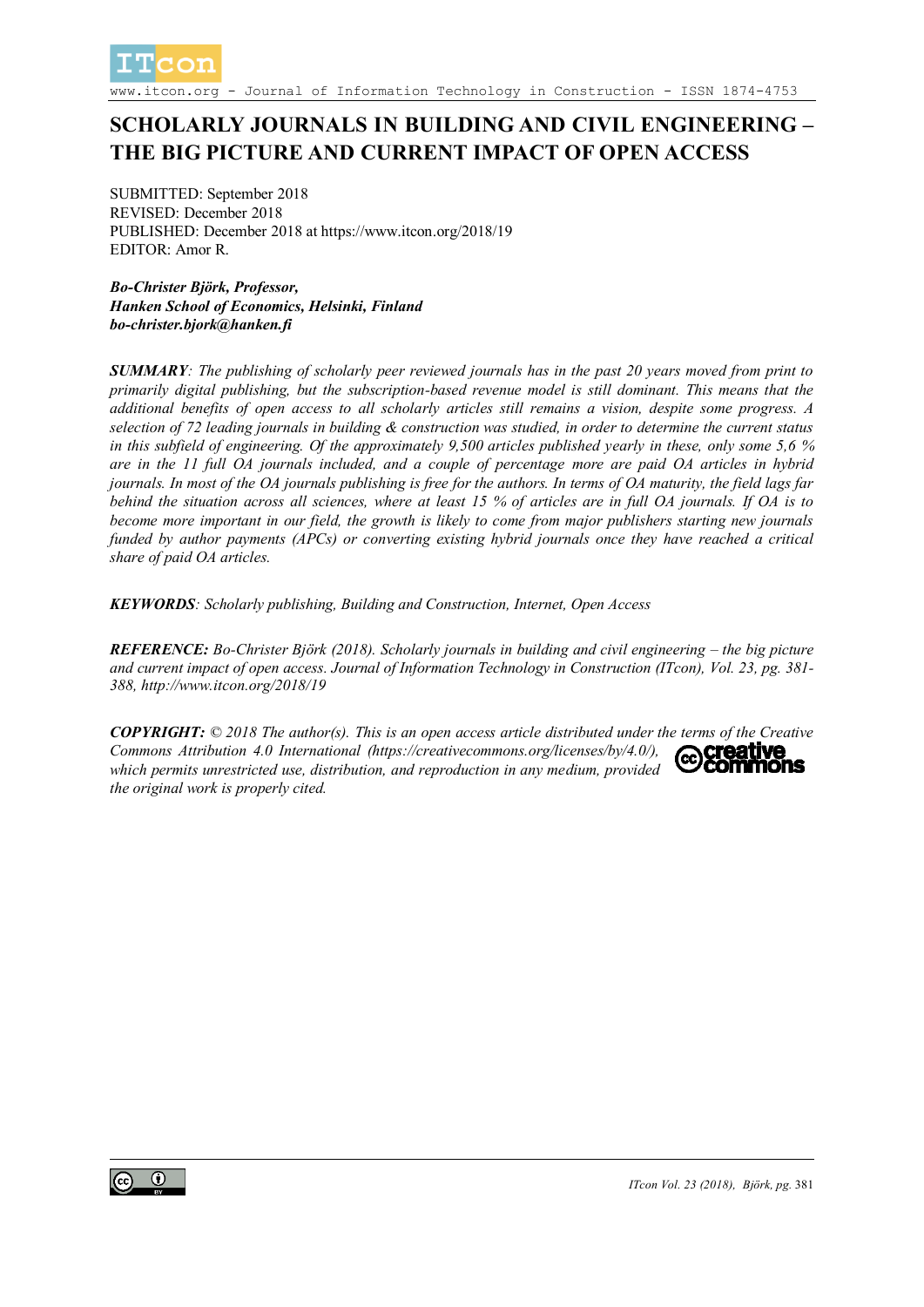#### **1. INTRODUCTION**

It is paradoxical that Tim Barners-Lee invented the World Wide Web primarily in order for researchers to share information more efficiently, yet many other branches of society have taken the web in more efficient and innovative use, than the international research community. In scholarly journal publishing technical developments have been rapid and dramatic and almost all journals are nowadays also digitally published, and articles predominantly retrieved and read electronically. But unfortunately, the socioeconomic infrastructure underpinning this is lagging far behind other media industries, not making full use of the potential available. Scholarly journal publishing is suffering from a peculiar oligopolistic situation, which together with the prevailing publication and academic evaluation cultures has resulted in strong inertia to change (Björk, 2017). Although search and retrieval of scholarly articles has improved a lot from a technical point of view, the system as a whole is far from making optimal use of the potential of the web. The time takes it from submission to publication is often over a year (this author has experienced delays of up to three years in construction journals) and even after publication the presented research results are hidden to all but subscribers. Also, access is unnecessarily limited. Hardly any Finnish researchers have for instance direct access to articles published in ASCE-journals, since these are not included in the big e-license packages from leading publishers (such as Science Direct or Springer Link) but require separate arrangements.

The relative importance of peer reviewed journal publishing differs between scientific fields. In STM fields like biomedicine the journal is the totally dominating mechanism for disseminating new scientific results. In the social sciences and humanities book chapters and full monographs are important outlets. In fields like high energy physics and economics preprint servers for early manuscript versions are important means for early dissemination. And in engineering, including computer science, conference papers provide an important outlet. The regular conferences organized by ASCE or CIB commissions provide good examples. The rest of this article will nevertheless concentrate on journal publishing, partly because much of conference publishing is not covered in systematic indexes like web of science or Scopus.

#### **2. OPEN ACCESS AS AN ALTERNATIVE "BUSINESS MODEL"**

What OA advocates saw already in the 1990s is that the obvious solution is making the scholarly record available to everyone with no access barriers whatsoever (Suber, 2012). There are several motivations for this. Firstly, research and the production of scholarly journal articles, up to the point of acceptance of a manuscript, is largely publicly funded, and thus the reporting of the results should be a public good free for anybody to access. Secondly, if all journals would convert to electronic only and OA publishing funded by charging the author side, the ensuing system would be cheaper than the current mixed paper/electronic one. Also, marketing, negotiation and invoicing costs would be lower. And lastly the impact of research on the research of others, industrial development and policymaking would increase.

Open access (OA) can be viewed from a technical or legal viewpoint. So-called free OA means essentially that anybody with Internet access can read and download a scholarly journal article, with no technical barriers whatsoever (such as subscriptions, need to register etc.). Libre OA further requires that the access is regulated by copyright statements allowing readers to do a number of things with the article, such as further sharing, data mining etc. Mostly this is done using a standard Creative Commons license, which is the case of ITcon. In Full OA journals all research articles are free, and the production of such journals can either be funded by charging authors (so-called APCs) or by by voluntary labor, subsidies from universities and scholarly societies etc. Hybrid OA journals are traditional subscription journals, which make individual articles OA provided that the authors pay an article processing charge (APC).

The above is what in the OA discourse is described as the gold route to OA (Harnad et al, 2004). In addition, copies of different stage versions of an article can often be found in different repositories on the web (green route). Within the boundaries defined by the licensing rules of the publishers, this can be done in the institutional repositories of the authors' universities, or in fields like physics and medicine in subject bases repositories like arXiv and PMC. The downside is that the publishers often allow this only after an embargo period after formal publishing, typically a year and in the social sciences often two (Laakso and Björk, 2013). In addition, social networks like ResearchGate, which don't control the legality of uploaded copies, have become popular with

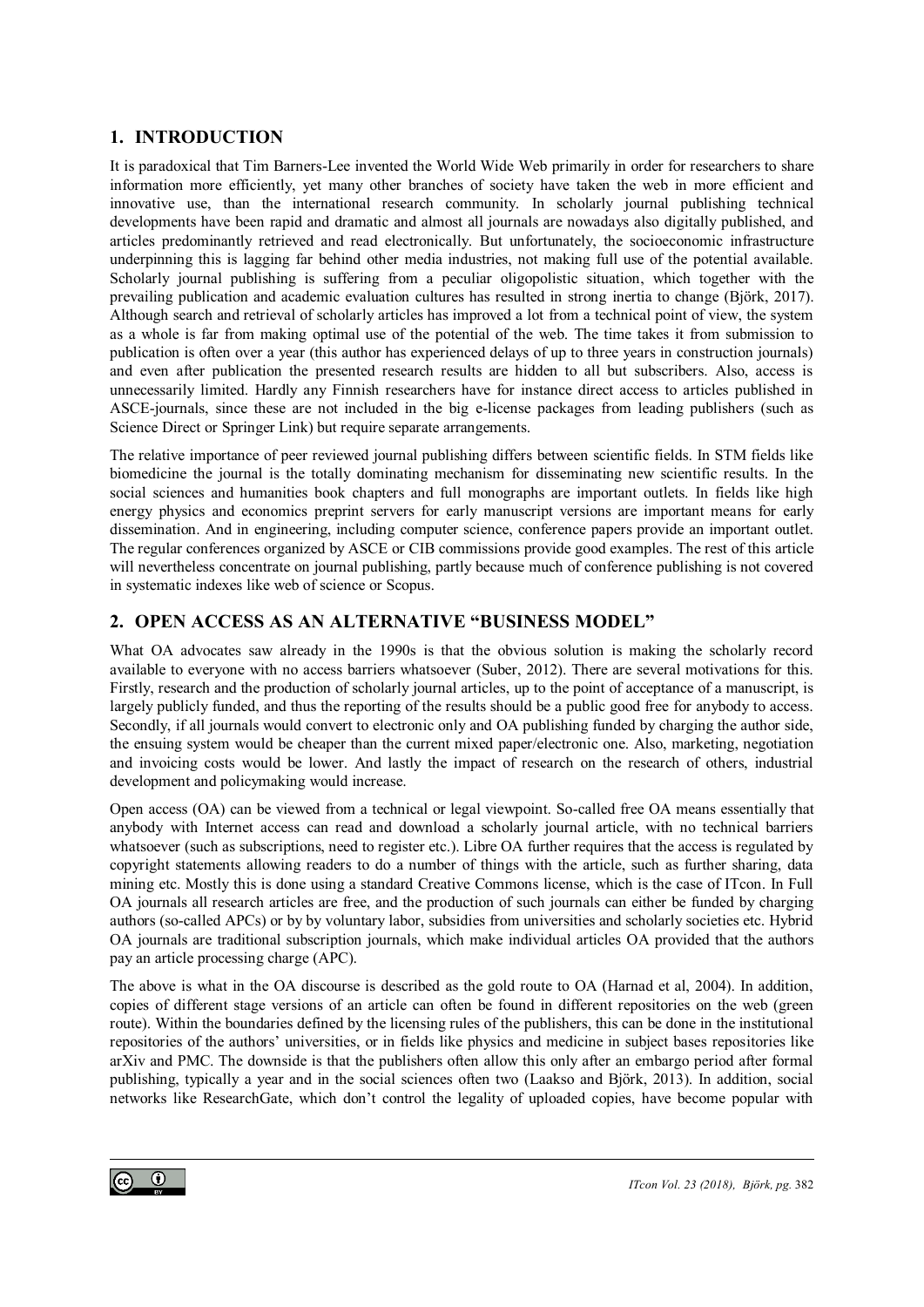authors (Van Noorden, 2014 ). And at the totally illegal end of the spectrum are pure pirate sites like Sci-Hub, which houses around 50 million article copies (Bohannon, 2016), (Himmelstein et al, 2018).

# **3. JOURNAL PUBLISHING IN BUILDING & CONSTRUCTION**

The current situation in the building  $\&$  construction domain is characterized by a large number of thematically overlapping journals, many of which have rather small yearly volumes. Five commercial publishers share the market (Elsevier, Springer, Wiley, Taylor & Francis and Emerald) and the sixth major journal provider is the society publisher ASCE. The vast majority of the journals were founded between 1970 and 2000. Some of the journals have first been published by smaller publishers or universities but have later been acquired by these majors or are published in partnership with them.

The business of these major publishers is extremely lucrative. The operating profit levels, defined as the share of profits before taxes of the total revenues, were for instance in 2010-2012 for leading publishers Elsevier, Springer, Wiley-Blackwell and Taylor & Francis all in the range 32-42 % (Morrison, 2012).

In order to get a more precise overview of the field of construction and building an empirical study of leading journals was carried out. To this author's knowledge, no such studies have earlier been undertaken. The only articles on this area of scholarly journal publishing seem to have been case studies of individual journals, often concentrating on the country affiliation of authors, topical areas etc. (Betts and Lansley, 1993), (Lazmazaheri and Rasdorf, 1998), (Pietroforte and Aboulezz, 2005). An ITcon case study from a decade back also contained some performance comparisons with other construction IT journals (Björk and Turk, 2006).

The Scimago free web service provides useful Scopus index data about journals, which can be searched according to different classifications. The Scopus index has a more comprehensive coverage of journals than the more well-known Web of Science. In particular, it enables a comparison of the descriptive data for journals in over 200 different subject fields. Of these three subject fields: "Architecture", "Building and construction" and "civil and structural engineering" contained journals of interest for this study. The data for these three were downloaded as Excel files. The three files were merged yielding a total of 722 journals. After book series and conference proceedings were eliminated 491 peer reviewed journals remained. A feature of Scopus is also that many journals are classified in multiple categories. After eliminating double and triple occurrences in the merged Excel sheet, a list of 380 journals remained.

In terms of the number of published articles and citations received the list is highly skewed. The total article count was 35,298 and the 100 biggest journals contained 73,3 % of the articles and received 88,0 % of all citations. Furthermore, if the journals are sorted according to the total citation counts, the 100 most cited journals received 92,6 % of citations.

The journals can be sorted according to the country of the publisher. The UK (110) and the United States (93) where the leading countries, due to the location of the major international commercial publishers as well as important society publishers such as ASCE. In addition, the numbers for the Netherlands (31) and Germany (17) can largely be explained by journals published by Elsevier and Springer. All in all, 65,8 %, of the journals were published in these four countries and their combined article output was 72,7 % of articles, receiving 88,7 % of citations. China (21) had the biggest share of the remaining journals.

In order to drill down further and obtain more detailed information, a more narrow selection of journals was made. All CIB recognised and encouraged journals (27) were initially included, but two had apparently ceased publishing. In addition, roughly half of all journals published by ASCE were included (14/38). ASCE journals, the content of which were deemed out of scope (i.e. aerospace engineering) were excluded.

In addition, the Scopus Journal Metrics (https://journalmetrics.scopus.com) was used to search for the high impact journals classified in either of the three specific subject areas: Architecture, building and construction, civil and structural engineering. The Source Normalized Impact Factor (SNIP) is a better measure to compare the citation impact of journals than the more widely known JCR impact factor. This is because SNIP values take into account the quite big differences in averages per article citation rates between fields of science. All journals with above average citation rates for their fields, that is a SNIP value of 1 or higher, were included. This yielded 39 journals in addition to the CIB and ASCE journals. All in all, 72 journals were included in the final sample.

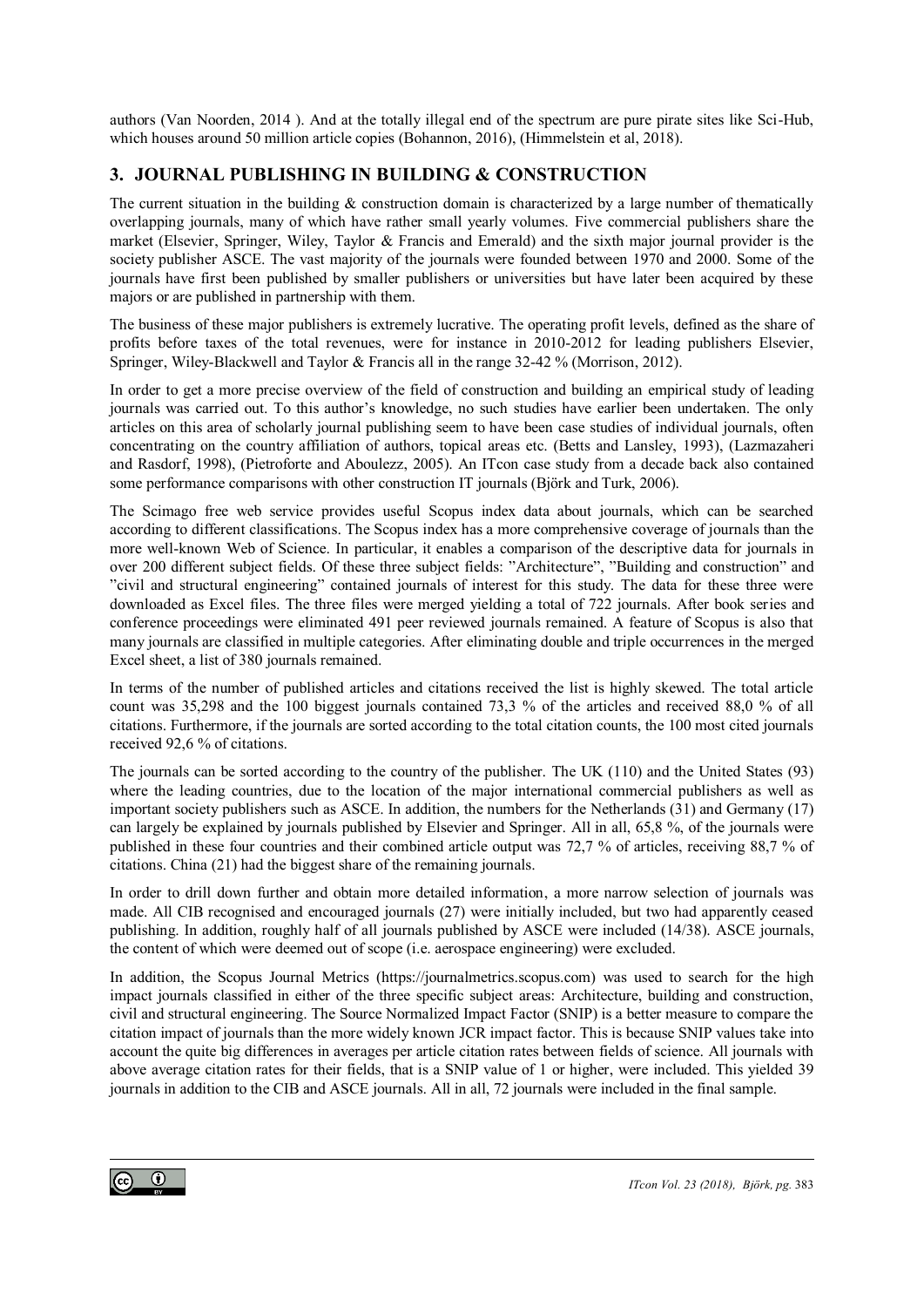There are hundreds of scholarly journals within building and construction which were not in the sample but the scientific impact of these is peripheral and their publication volumes are generally lower. Such journals are often published by societies and universities from different regions of the world, often in other languages than English.

Table 1 shows the number of journals and articles published by publisher. The 72 journals publish around 9,500 articles per year<sup>1</sup>. The distribution is highly skewed with a small number of large volume journals (in particular published by Elsevier) raising the mean to 131 articles/journal, while the median is 51 articles per journal. As a result, Elsevier was the publisher of 62 % of all the articles. The biggest journals dealt with building materials. Although the number of full OA journals was eleven, they only published 525 articles (5,5 % of the total). Most of these were published by universities or societies. On the other hand, almost all subscription journals offer a hybrid OA option for authors. The 25 CIB endorsed journals published 1051 articles.

|                              | journals     | articles | average  | median   |
|------------------------------|--------------|----------|----------|----------|
|                              |              |          | /journal | /journal |
| <b>ASCE</b>                  | 14           | 1389     | 99       | 68       |
| Elsevier                     | 17           | 5821     | 342      | 174      |
| Emerald                      | 10           | 305      | 31       | 28       |
| <b>MPDI</b>                  | $\mathbf{1}$ | 120      | 120      | 120      |
| Sage                         | $\mathbf 1$  | 28       | 28       | 28       |
| Springer                     | 3            | 343      | 114      | 49       |
| Taylor&Francis               | 8            | 362      | 51       | 36       |
| <b>Techno Press</b>          | $\mathbf 1$  | 159      | 159      | 159      |
| Wiley                        | 5            | 351      | 70       | 69       |
| Institutes                   | 3            | 138      | 46       | 38       |
| Universities                 | 4            | 71       | 18       | 16       |
| Societies                    | 4            | 263      | 66       | 64       |
|                              |              |          |          |          |
| <b>All publishers</b>        | 72           | 9444     | 133      | 51       |
|                              |              |          |          |          |
| <b>OA</b> journals           | 11           | 525      | 48       | 38       |
|                              |              |          |          |          |
| <b>CIB Endorsed Journals</b> | 25           | 1051     | 42       | 29       |

*Table 1. The journals by publisher and yearly volume of articles*

Checking the hybrid OA uptake in all the journals would be very resource demanding, since journals tend to have different methods for tagging such articles, and there are usually not search facilities for them. For this reason, only four journals from different publishers were checked. Journals with which ITcon readers are likely to be familiar were picked. The results are shown in table 2 below.

l <sup>1</sup> Yearly averages where computed from the total documents sums for 2015-2017 in the Scimago service. For the 12 journals for which that data was not available, the articles in 2017 were hand counted from their websites.

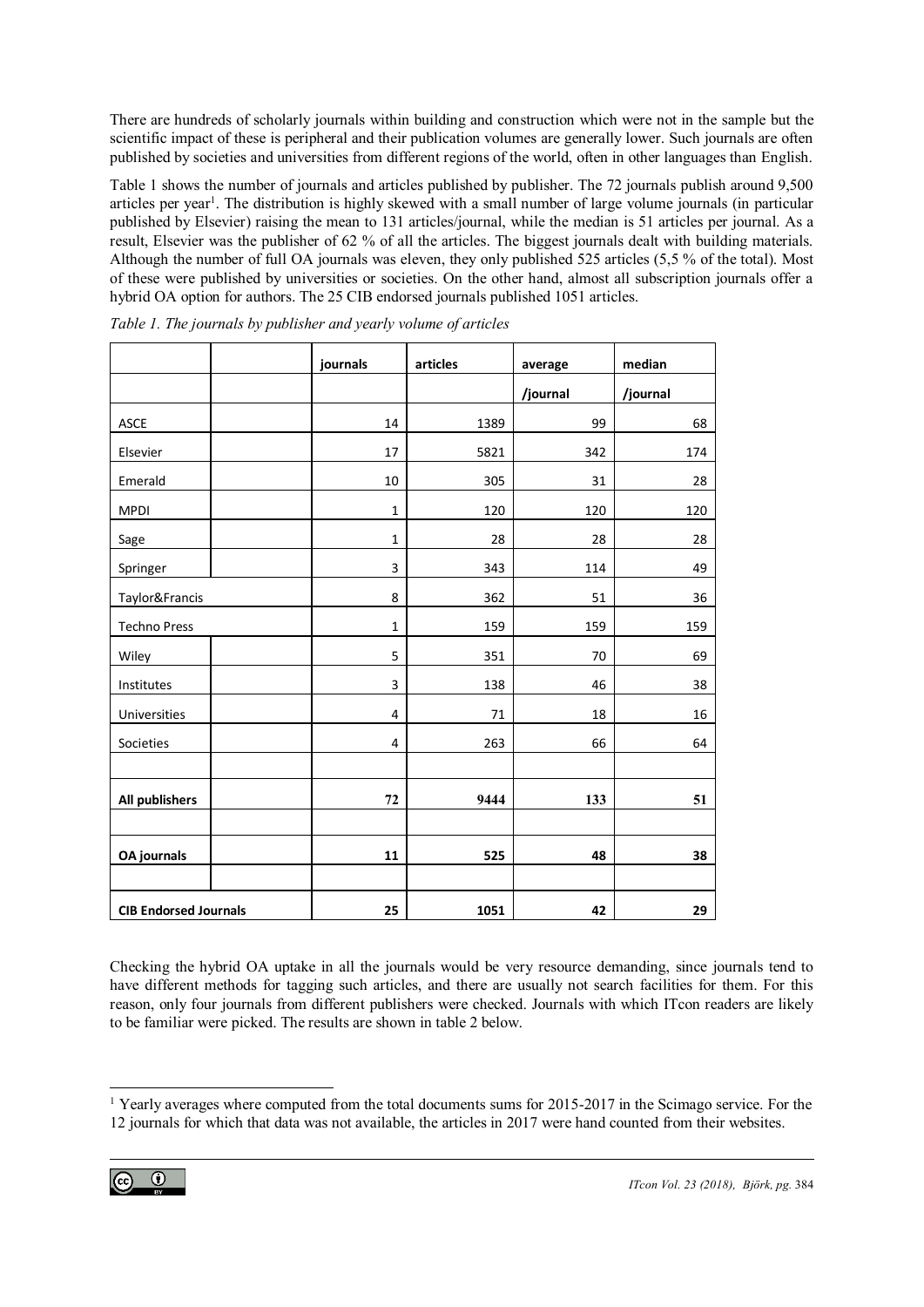*Table 2. Share of hybrid OA articles in four subscription journals*

| Journal                                      | Publisher        | <b>APC</b> | total    | hybrid   | % -   |
|----------------------------------------------|------------------|------------|----------|----------|-------|
|                                              |                  | US\$       | articles | articles | share |
| Automation in Construction                   | Elsevier         | 2500       | 186      |          | 1,1   |
| Construction Innovation                      | Emerald          | 2650       | 24       |          | 4,2   |
| Computing in Civil Engineering               | <b>ASCE</b>      | 1750       | 108      |          | 0,9   |
| <b>Construction Management and Economics</b> | Taylor & Francis | 2950       | 46       | 4        | 8,7   |

The figures are low, in line with global studies of the uptake of hybrid OA. The Figure for Construction Management and Economics could be due to the higher share of UK authors (for which there are automated institutional payment systems for APCs), but the sample is so small that it's impossible to draw any conclusions.

## **4. THE OA JOURNALS**

Eleven of the studied journals are full OA journals. They publish yearly an estimated 525 articles, which represents 5,6 % of the total article output. It is useful to look at these as individual cases, with different histories, contexts and technical platforms.

*Case Studies in Building Materials* is part of Elsevier's growing portfolio of full OA journals, and was started in 2014. The aim is to publish short papers on case studies and tap into that particular market segment. The APC is low for Elsevier, only 500 USD. The article numbers are quite low, and the sister journal Case studies in Structural Engineering was cancelled in 2017.

*International Journal of Concrete Structures and Materials* is published by the Korea Concrete Institute and seems to have gone through a number of transformation since its launch in 1998. Prior to 2006 it was called the Journal of the Korea Concrete Institute, and then changed its name to the current "international ..". It's unclear when the journal converted to OA. Since 2012 it is published in partnership with Springer, as part of the "Springer Open" label. The APC is currently 1420 USD. Around 40 % of the authors in 2017 where from Korea.

*Buildings* is in contrast to the two above published by a specialized OA publisher, MPDI, which has launched over two hundred OA journals in the past ten years, covering all fields of sciences. Although the main office and origin are in Switzerland, most of the operations are located in mainline China, which explains the relatively low APCs charged for the journals, in the case of Buildings 500 USD. Buildings differs from almost all other journals in this study by it's broad scope encompassing all of building construction, and the journal has had a rapid growth in article numbers (120 in 2017 and a predicted 160 for 2018, based on the first half of the year). It comes close to the concept of a megajournal, discussed elsewhere in this article, although its peer review criteria differ.

*Journal of Information Technology in Construction (ITcon)* is a typical representative of the "Indie" OA journal, started by scholars who were enthusiastic about the potential of the web (Björk et al, 2017). The journal was founded in 1996 by four researchers active in the working commission W78 of CIB (Martens et al, 2003). The official publisher was at first the Royal Institute of Technology in Stockholm, where the editor-in-chief worked at that time. There was also some initial funding available to launch the journal. The technical Infrastructure was developed and is still hosted at the University of Ljubljana. At a later stage CIB became the nominal official publisher, but with no practical involvement or funding. This was in connection with a bid to become indexed by ISI, because the editorial team felt it would increase the chances of acceptance. ITcon is one of the longest surviving voluntary based OA journals, and is nowadays published using the OJS software. OJS is a widely used open source software for scholarly publishing (Edgar and Willinsky, 2010).

*Electronic Journal of Structural Engineering (EJSE)* is like ITcon a born-OA journal, and was founded in the year 2001. In the early days it was common to name such journals with "electronic .." upfront, to distinguish them from the traditional journals which still were paper based. There is no explicit information on the website about an official publisher, but the editor is based at the university of Melbourne. EJSE uses its own publishing software and accepts submissions by email.

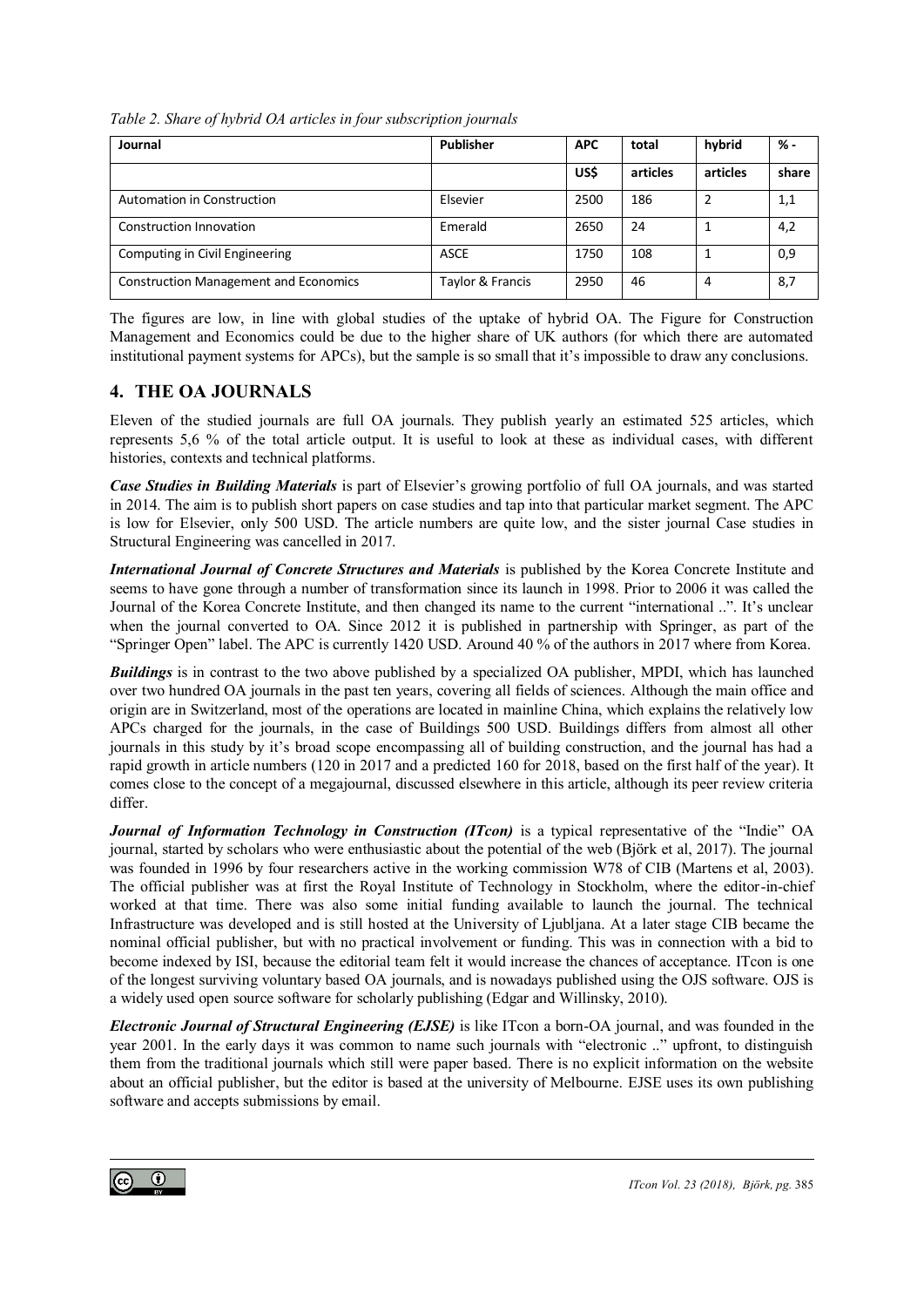*Construction Economics and Building* was also founded in 2001, by researchers at the University of Technology Sydney, and is nowadays published by the University Press of that University. It was earlier known known as the Australasian Journal of Construction Economics and Building, but changed to its current name in 2015.

*Journal of Construction in Developing Countries* is published by the University Press of the Penerbit Universiti Sains Malaysia, in cooperation with the working Commission 107 (W107) of the CIB. It evolved from the former Journal of Housing Building and Planning (founded 1996) by expanding its scope and renaming it in 2006 to its current name. Apparently, the journal started publishing in electronic form and converted to Open Access at the same time.

*Revista Ingeniería de Construcción* is an old journal (now in its 33rd year) published by the Pontificia Universidad Catolica de Chile. Articles are published in both Spanish and English, and the original submission can be in either language. Authors come predominantly from Spanish speaking Latin America. The journal still offers a subscription paper journal. The journal doesn't charge authors and is published using the Open Journals System (OJS). It also has a mirror site at the Latin American OA portal Scielo (Packer, 2009). It is nowadays also indexed in Web of Science due to a massive agreement Scielo has made for the better quality journals in included in its portal.

Both *Materiales de Construcción* and *Informes de Construcción* belong to the 37 scholarly journals published by the Spanish National Research Council (CSIC). Both have originally been published in paper format and still retain printed versions. The electronic version are published using OJS as the technical platform. The articles in Materiales de construction are in English, despite the Spanish name of the journal, but the authors come predominantly from Spain. In contrast Informes de Construction publish articles in Spanish. Both Journals have JCR impact factors.

The history of *Civil Engineering and Management*, published by the Vilnius Gediminas Technical University in Lithuania, goes back to 1995. The name was changed to the current English one in 2002. Around the time that several of the university's journals were included in the ISI for indexing in 2011, the university entered into an outsourcing partnership and the journals where co-published by Taylor & Francis. In 2018 the university's own press has again taken over as publisher of the journals. The move back was preceded by a couple of years of unsuccessful discussions with Taylor & Francis about converting the journals to author-paid OA. The level of the APCs is moderate, for Civil Engineering and Management 60 Euros per page, which for most articles would translate into an APC of 600-900 Euros.

## **5. DISCUSSION**

Our empirical data thus illustrates that around 5 % of the core literature in building  $\&$  construction is published in full OA journals, and that a couple of percent more paid OA articles in hybrid OA journals can be added to that. How does this compare to the situation in sciences in general? The overall share of Scopus journal articles that are in full OA journals has gradually risen by about 1 % per annum, and is currently around 15 % (European commission, 2018). The biomedical sciences are leading the developments, and in these the vast majority of OA article are paid by APCs. The leading megajournals, such as Nature Scientific Reports and PLOS ONE each publishing over 20,000 articles per year, contribute around 3 % of Scopus articles (Wakeling et al, 2016). In addition, the Scopus share of articles in hybrid journals is around 2 %, and rising rapidly for authors from countries like the UK, Netherlands, due to new funding mechanisms (RIN, 2015).

Not to be overlooked are so-called delayed OA journals. These are normal subscription journals, which after a delay of mostly 12 month make all the content of the journals available for free. A major reason for this is that central research funders in the US (for instance the worlds largest research funder NIH) require the deposit of an OA manuscript in their PMC repository after maximum one year. Although this is not libre OA, since the Creative Commons licenses are missing, delayed OA is also very valuable. The around 500 journals that practice this are mostly in biomedicine and on average much more highly cited than journals in general. Together they add over 100,000 articles per year, representing some 5 % (Laakso and Björk, 2013). Unfortunately, such delayed OA journals are very rare among the building construction journals.

Adding up full OA journals, hybrid OA articles and delayed OA journals, close to 25 % of articles in Scopus articles are OA after a year. The comparable figure for the construction and building sector is below 10 %.

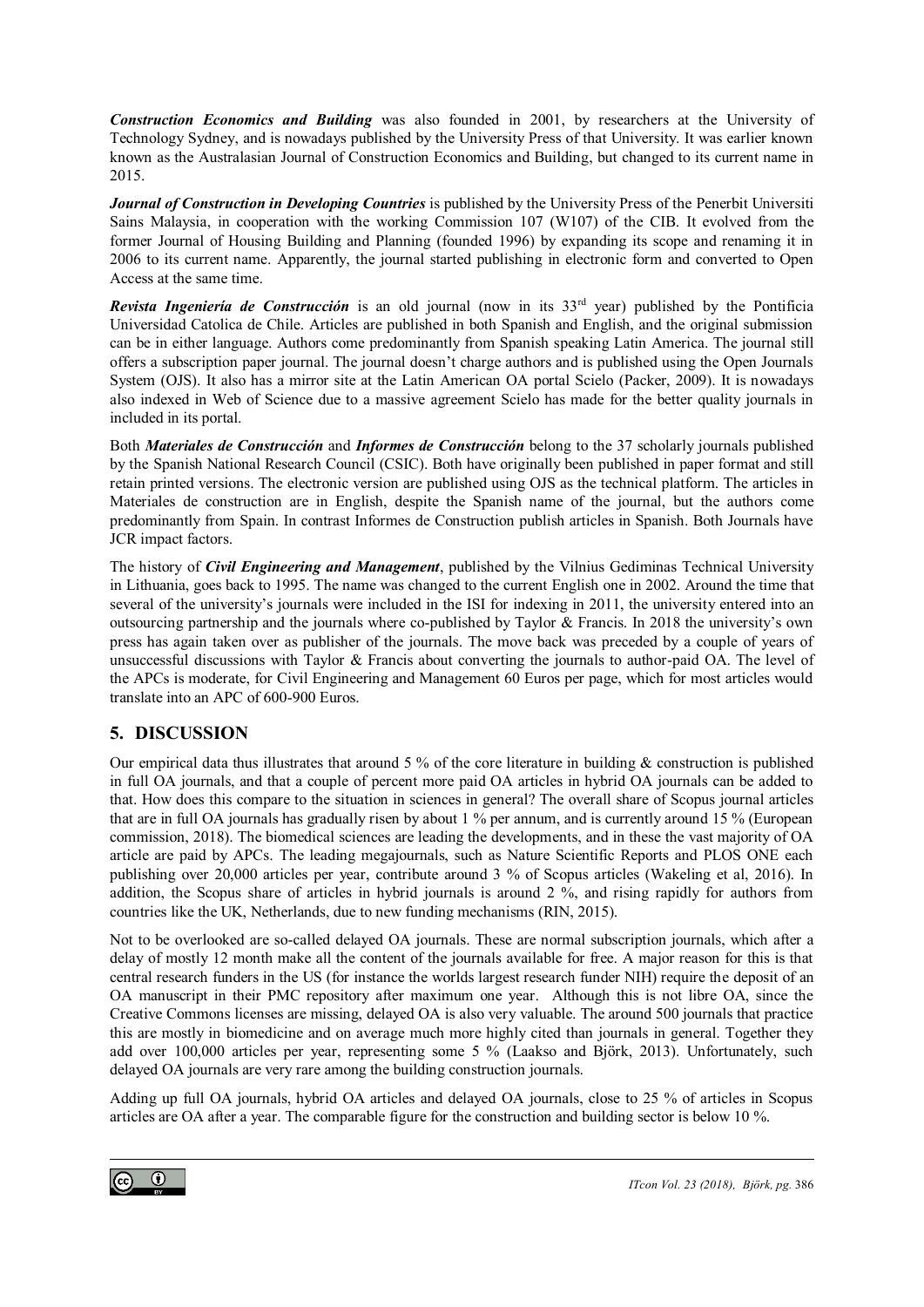Without a very broad sample based empirical study its very difficult to measure the prevalence of green OA alternatives for construction journal articles. Most studies of scholarly journals in general have shown that there are around 10-15 % manuscript copies in institutional repositories or in the leading subject based repositories like arXiv and PMC (European commission, 2018). The numbers are currently overshadowed by the partly illegal copies to be found in Scholarly social media like Research Gate. All in all, between one third and a half of all scholarly journal articles can after a delay of a year or two be found freely on the web.

# **6. CONCLUSIONS**

What is the outlook for the building construction field, given the current situation? It is probable that there won't be many new OA journals founded by individual scientists, nor will many additional university or society journals convert to OA. If our field would follow in the footsteps of biomedicine possible growth would thus be likely to occur via major publishers launching new OA journals or converting their subscription journals to OA (Solomon et al, 2016).

Since the vast majority of civil engineering journals are quite old and access is mainly sold as part of electronic university or consortia licenses covering all the journals of a publisher, the marginal marketing and sales costs are low for the publishers. Likewise, the cost of managing the peer review is low since this is mainly handled by academics who work more for reputation and social capital building than monetary compensation. Not to mention the peer reviewers. Hence there has been very little incentive for the publishers to start new open access journals or convert subscription ones to OA. Adding the hybrid OA option has been risk-free and done at the level of the publisher's whole portfolio, and the cost of this per journal has been negligible.

Publishers will thus only state converting journals to OA if it makes sense from a business viewpoint, hence they will require substantial publishing charges (APCs) to cover the costs. Another long-term scenario is that of some major publishers start flipping journals which are included in their package deals covering both subscriptions and APCs, once a critical share of articles in a journal become hybrid OA. This is in fact what happened to Nature Communications, which after only five years as a hybrid journal converted to full OA (Jump, 2014).

A key factor in this market place is the effort that academics contribute to the publishing process as editors and reviewers. In the current situation there are numerous rather small journals competing for their time and the whole systems is rather wasteful with this limited resource. A particularly disturbing effect are the often unnecessarily long times from submission to publication that many of us have experienced. Journals that in a healthy competitive climate would vanish due to poor service to authors or insufficient subscription income can survive, shielded by being part of the big e-licenses of the major publishers.

In sum, the development towards OA has been much slower than some of us pioneers envisaged in the 1990s (Björk and Turk, 2000), but important progress has been made in the past five years, but mainly in other research fields. Currently several major research funders, in particular in Western and Northern Europe, are tightening their requirements for open access publishing of articles financed by grants from them. At the same time separate earmarked funds for paying APCs are being set up. Such efforts, for instance plan S (Else, 2018) which has been signed by 11 national research funders, could help accelerate the transition towards OA.

## **ACKNOWLEDGEMENTS**

The author was the first editor-in-chief of ITcon until 2011. After starting out as a researcher in construction IT (particularly BIM), he has since the millennium shift gradually shifted to research concerning the effect of the Internet on scholarly publishing. In addition, he has extensive hands-on experience as editor, editorial board member, reviewer and author. He has published articles in eleven of the journals included in this study.

## **REFERENCES**

Betts, M. and Lansley, P. (1993) Construction Management and Economics: A review of the first ten years. *Construction Management and Economics*, 11(4), 221-245.

Björk, B-C. (2017), Scholarly journal publishing in transition– from restricted to open access. *Electronic Markets: The International Journal on Networked Business*, 27 (2), 101-109.